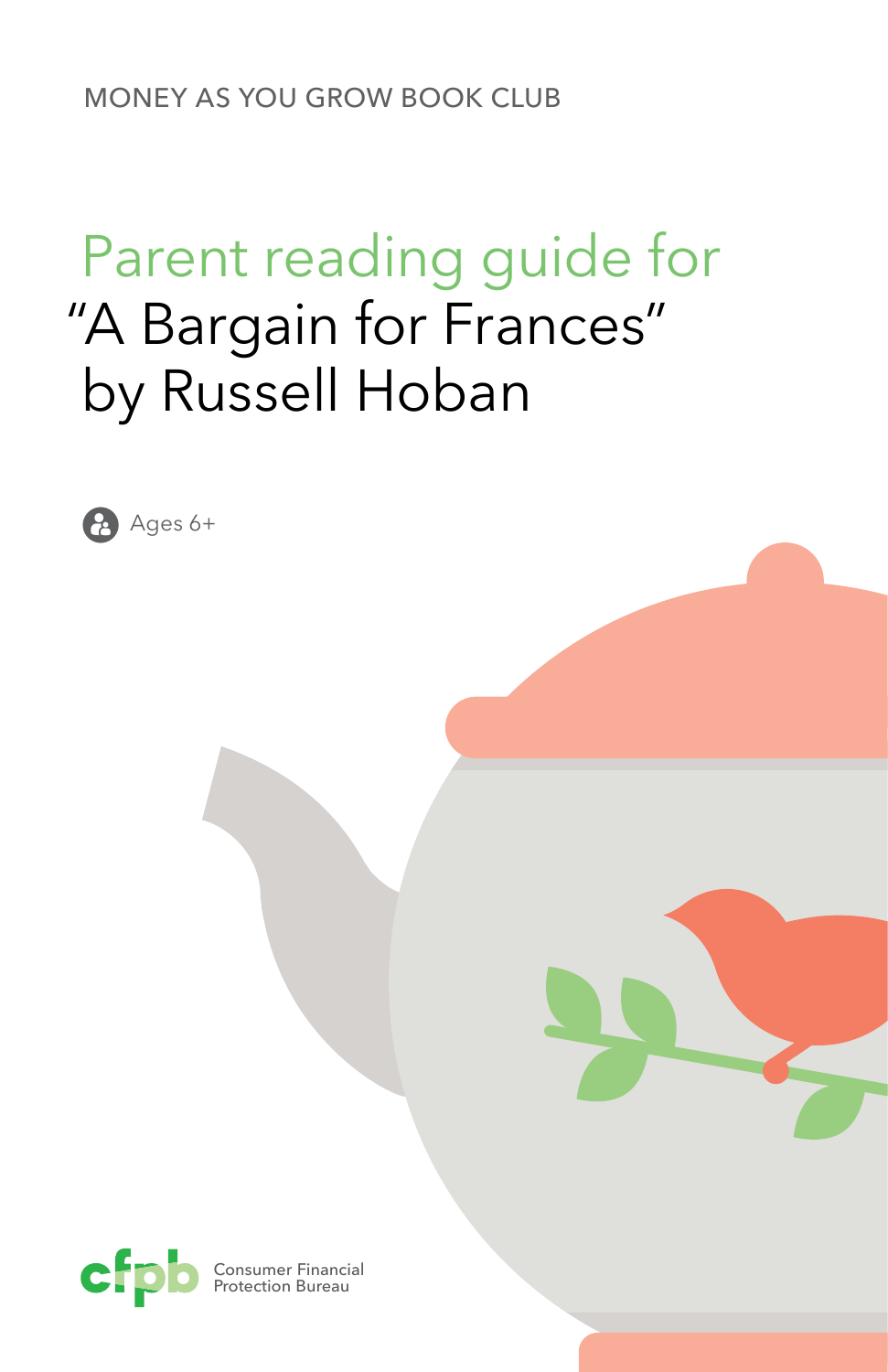# Welcome

This guide will help you teach your child money management skills while reading "A Bargain for Frances" by Russell Hoban. It will do this by:

- **Helping you explain the key ideas covered in the book, and** then providing you with signs your child understands the key ideas and can use them in daily life.
- Giving you things to think about before reading the book with your child. These can help you spot key points in the book or spark ideas to discuss later.
- $\blacksquare$ Helping you prepare for an enjoyable reading time with your child.
- Providing questions to talk about with your child.
	- Suggesting activities that help your child put ideas and lessons into action.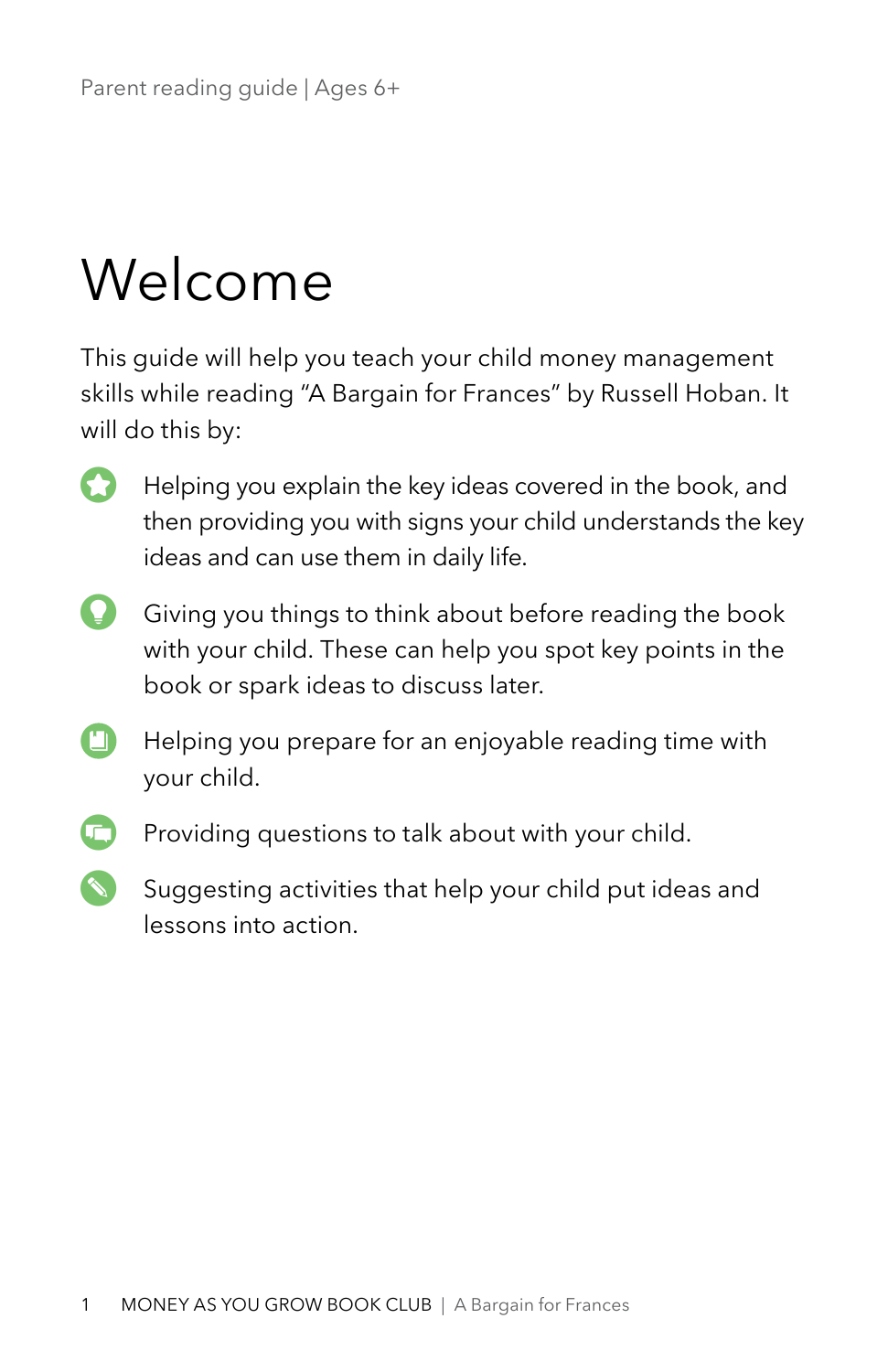# The story

Frances saves and saves for a china tea set. Her friend Thelma tricks her into buying an old plastic tea set. Thelma says there are no "backsies" on the bargain. Frances finds a way to get what she really wants.

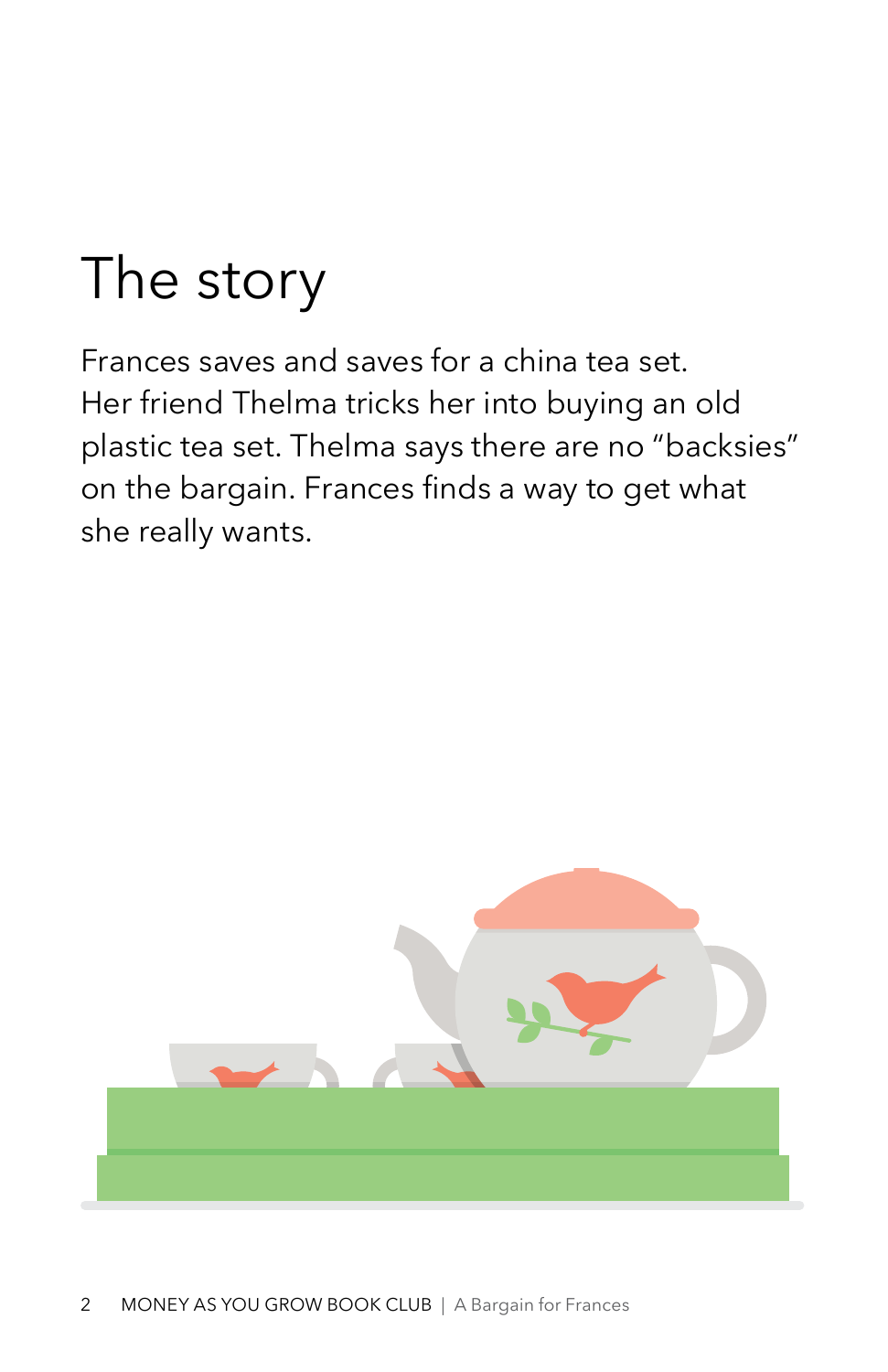

By the time you finish this discussion guide, your child will be able to point to examples of these key ideas in the book you read and discuss real-life examples, too. Use these definitions to explain the ideas. We've also included ways children can show they are ready to use them in their daily lives.

### 1. Making decisions

Many times there are different ways to use money. Taking the time to ask questions, learn about different choices, and compare what's good and bad about each one helps you reach good decisions.

How kids show it: They can look at a few choices and select one that will bring the best results.

### 2. Setting goals

A goal is something you want to do or to have. When you set a goal, you make a plan to reach it by a certain time. You then follow the plan until you succeed. Reaching a goal feels good. Celebrate your success and the successes of others.

How kids show it: They can follow a multi-step plan to reach a goal (with a little help and encouragement).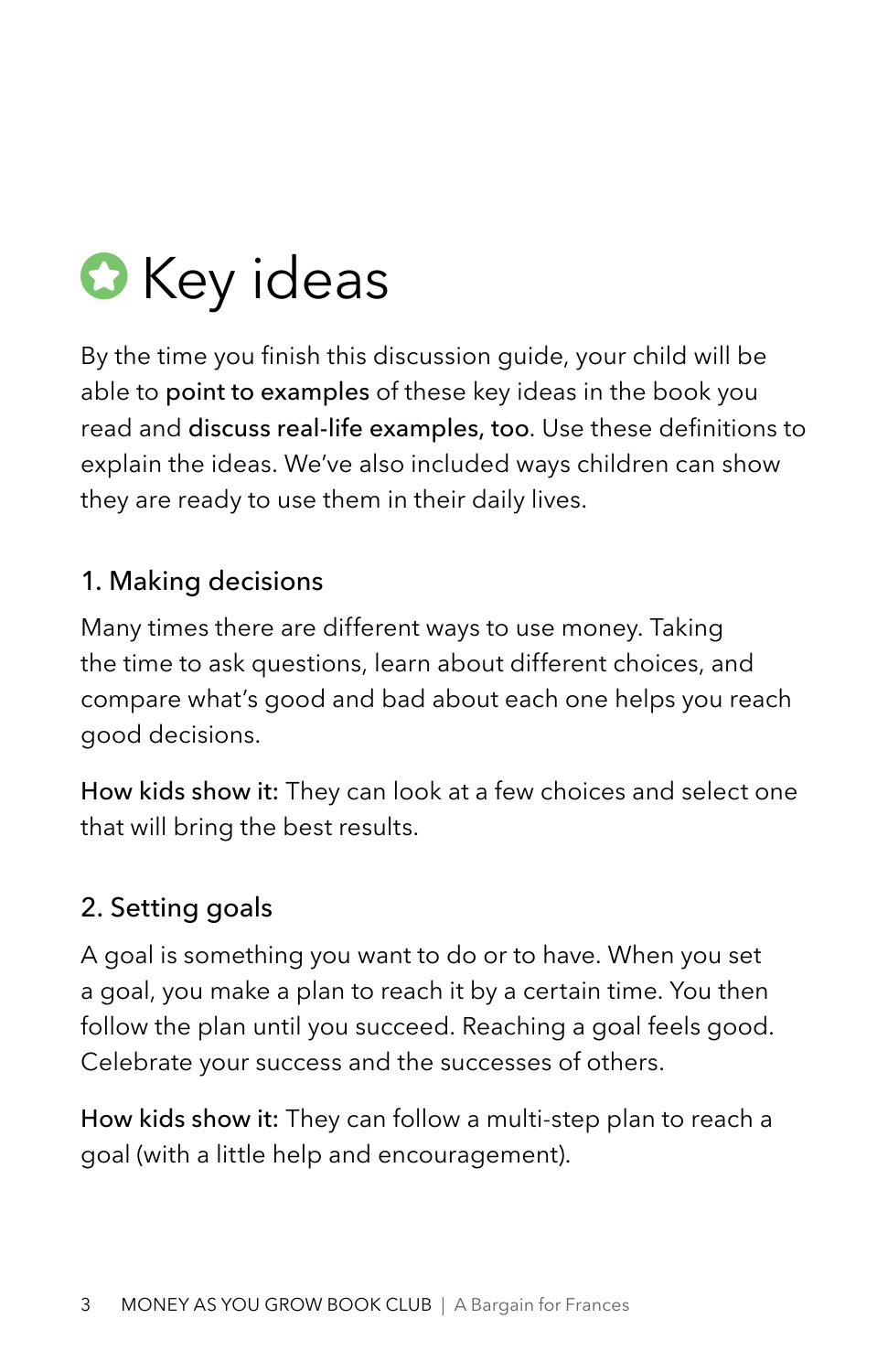## 3. Staying true to yourself

Sometimes we might feel left out if we don't have what other people have. Knowing what's important to you and not comparing yourself to others can help you feel good about your decisions.

How kids show it: They can name one special thing they like about themselves and one thing that makes each family member special too. (Ages 7+) They can discuss why it's okay that different people use their money for different things.

## 4. Flexibility

It's important to learn from mistakes. We can change our plans and try something new if our first idea isn't working.

How kids show it: They can talk about a time when their plans didn't turn out how they wanted and what they did instead.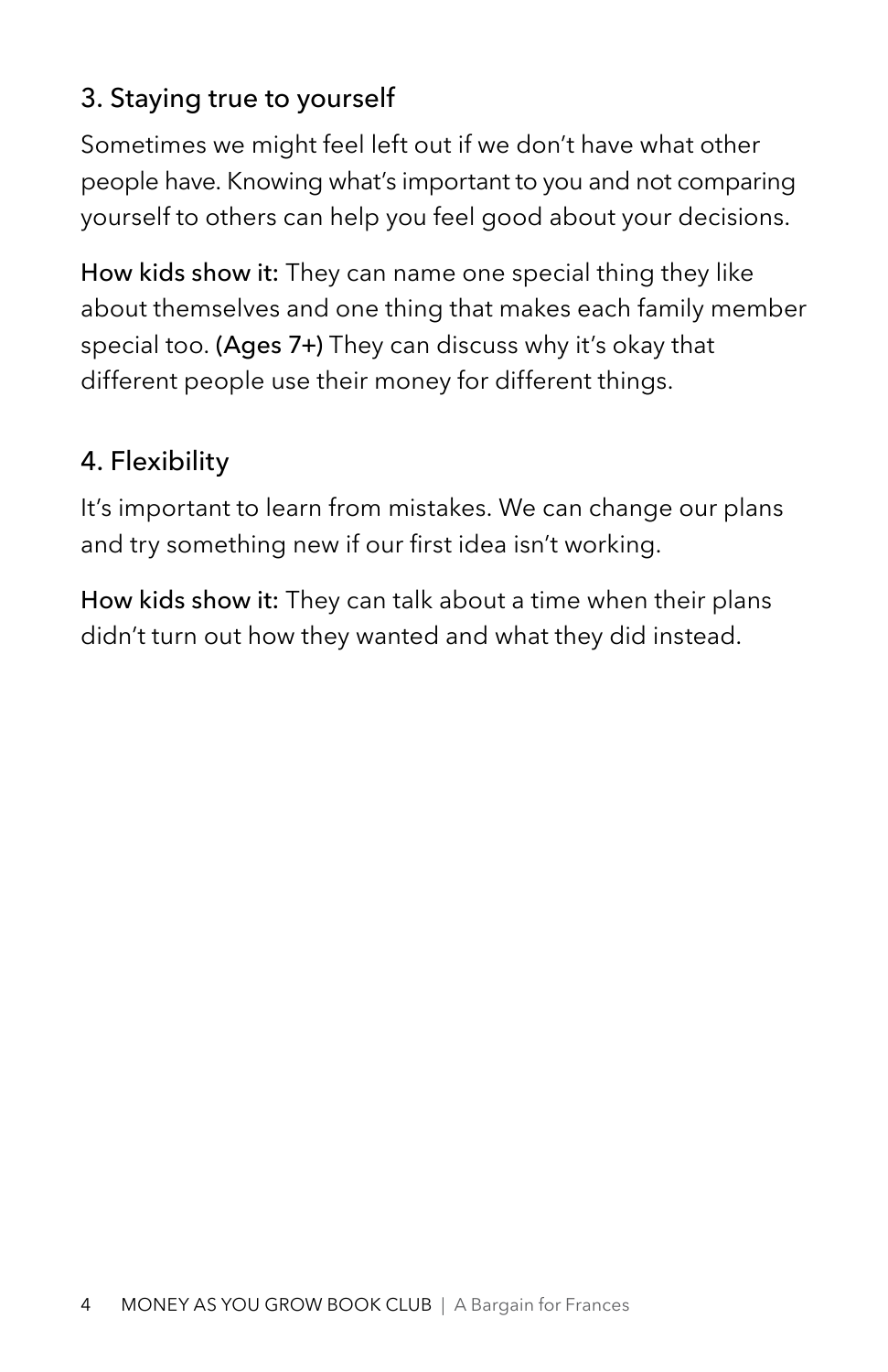## **Something to think about**

First, read the book yourself and think about these ideas:

- Frances had a friend named Thelma. Thelma often tricked Frances when they played together. Like Frances' mom, parents sometimes worry about their children getting the "worst of it" when they play with certain friends.
- Frances had a plan for her allowance. She was saving this money to buy a china tea set.
- Thelma tricked Frances into giving up her goal of a china tea set. When Frances learned she had been tricked into buying the plastic tea set, she found a way to change the bargain she made with Thelma. Frances teaches Thelma it's sometimes better to lose a bargain than to lose a friend.

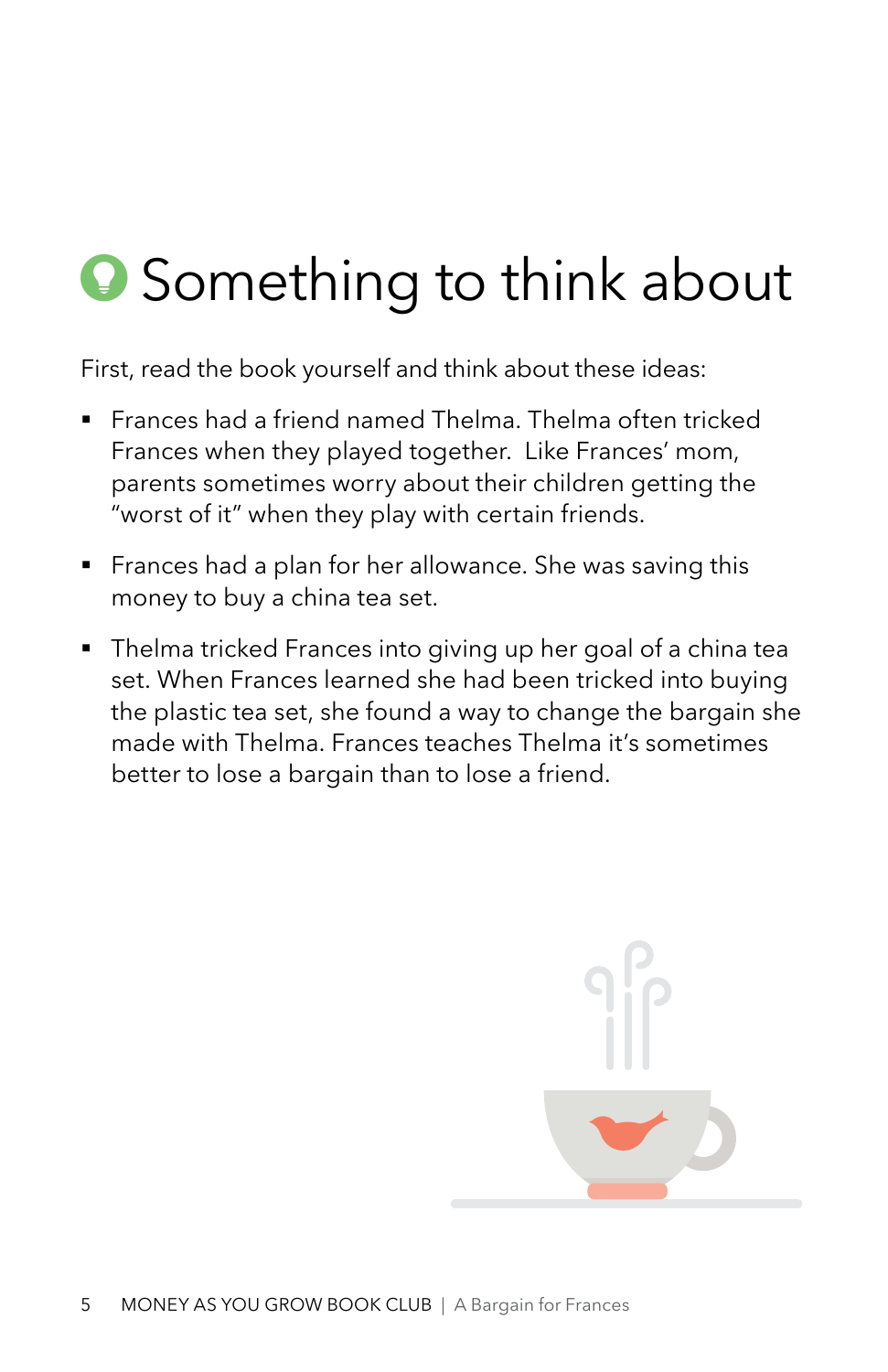## **Before you read**

Read the book first yourself. Knowing the story will help you know what comes next. It is important to ask your child questions about the story as you read. Ask what might happen next in the story.

- Choose a quiet time for stories and make it part of your daily routine.
- Find a cozy, quiet place to read.
- Make sure your child can see the pictures.
- **•** Talk about the pictures and characters in the book.
- Read with expression in your voice. Give each character in the story his or her own voice.
- Keep the story time short enough to leave them wanting more.
- Look for ways during the day to bring up the messages in the story.
- Continue to read aloud together even if your child can read alone.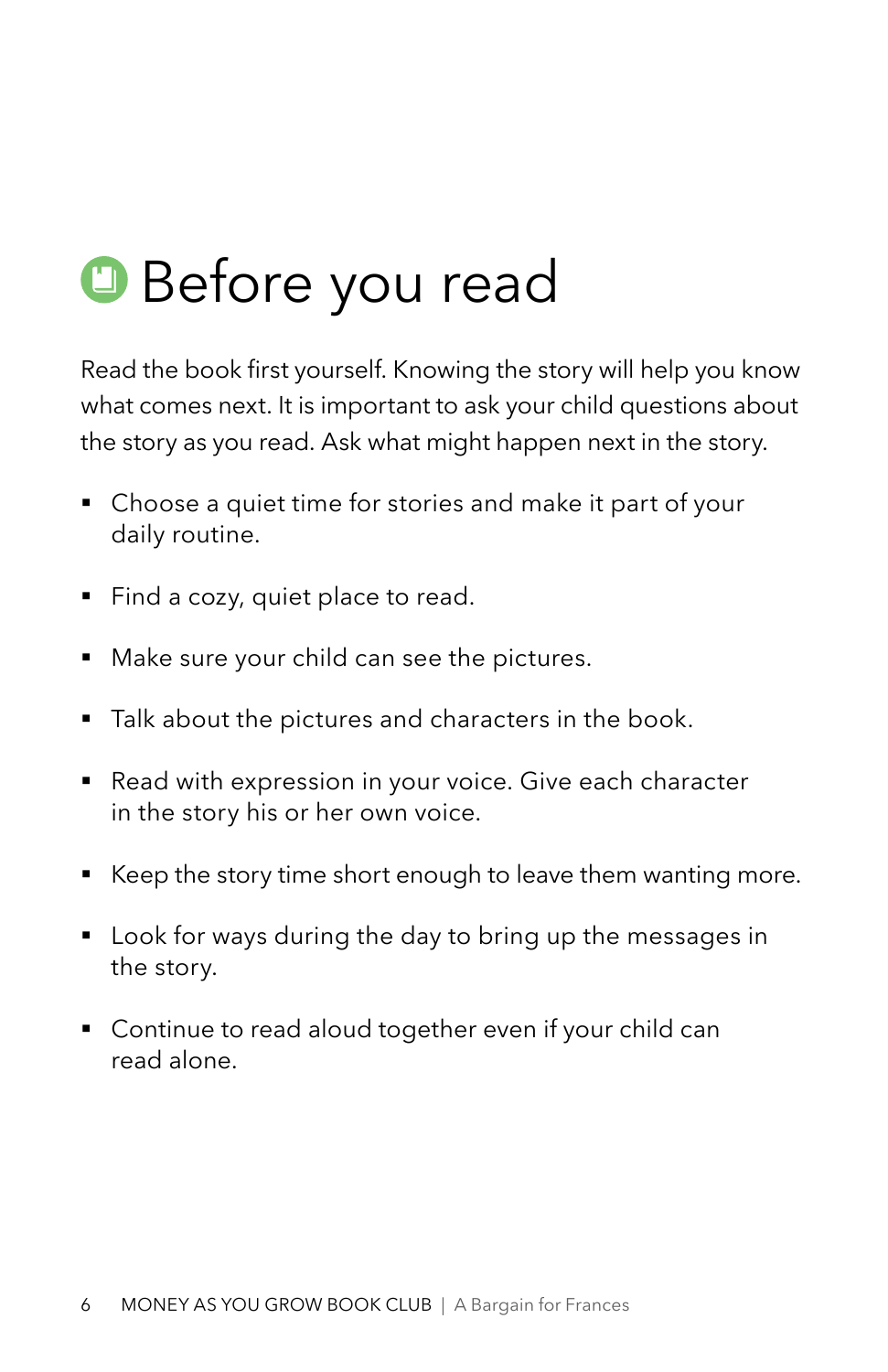## **Something to talk about**

Before you begin to read the story with your child, look at the cover of the book together. Ask what the story might be about.

As you read the story with your child, talk about these ideas:

- Why did Mother want Frances to be careful?
- § What was Frances' goal?
- How did Thelma get Frances to buy the plastic tea set?
- § What problems did Frances need to solve?
- § What decisions did Frances make to help her solve the problem?
- What was more important to Frances than the tea set?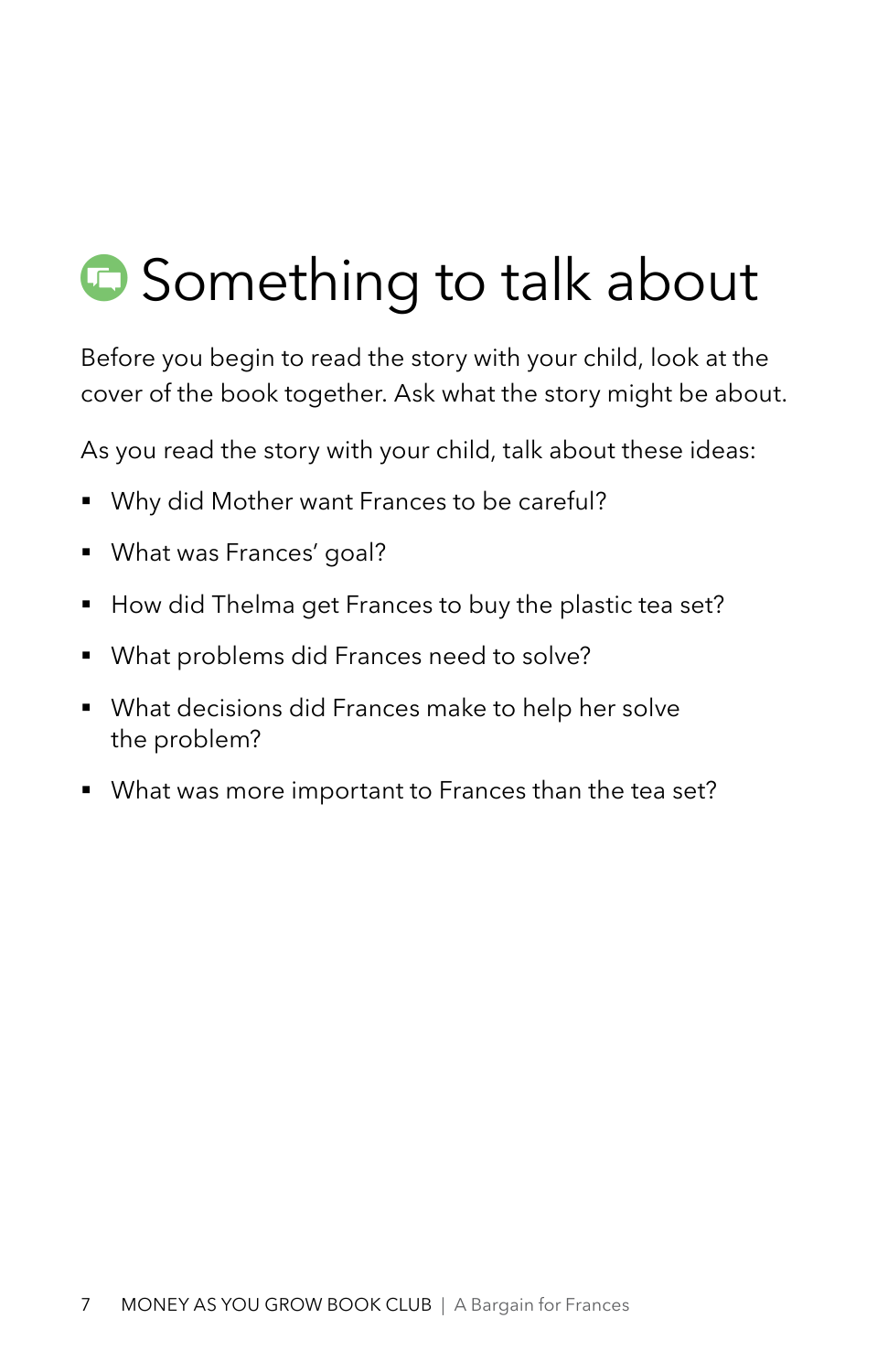## Something to do

#### First time allowance and a set of the Ages 5+

This activity will help your child understand goal setting with his or her savings. An allowance is one way to teach a child how to manage money, especially if it is paired with regular talks about how the money is used. Frances managed her money by saving it for a blue china tea set. Setting a savings goal and regularly putting aside a portion of an allowance over time helps teach children to save and manage their allowance better.

A good time to start an allowance is when children start asking for things in the store. You decide the right amount for your child. But discuss with your child how often to give the allowance, and stick to the plan. When you pay the allowance, ask your child how much should go toward the savings goal and how much should be used for spending, giving, or other purposes. This will help make savings a habit.

#### Picture a savings goal and a sample of the Ages 6+

This activity will teach your child to focus on a savings goal. Frances had a savings goal. She wanted a real china tea set with pictures of birds and a Chinese house.

A picture of your child's savings goal, close to the child's piggy bank or penny jar, may help keep him or her focused.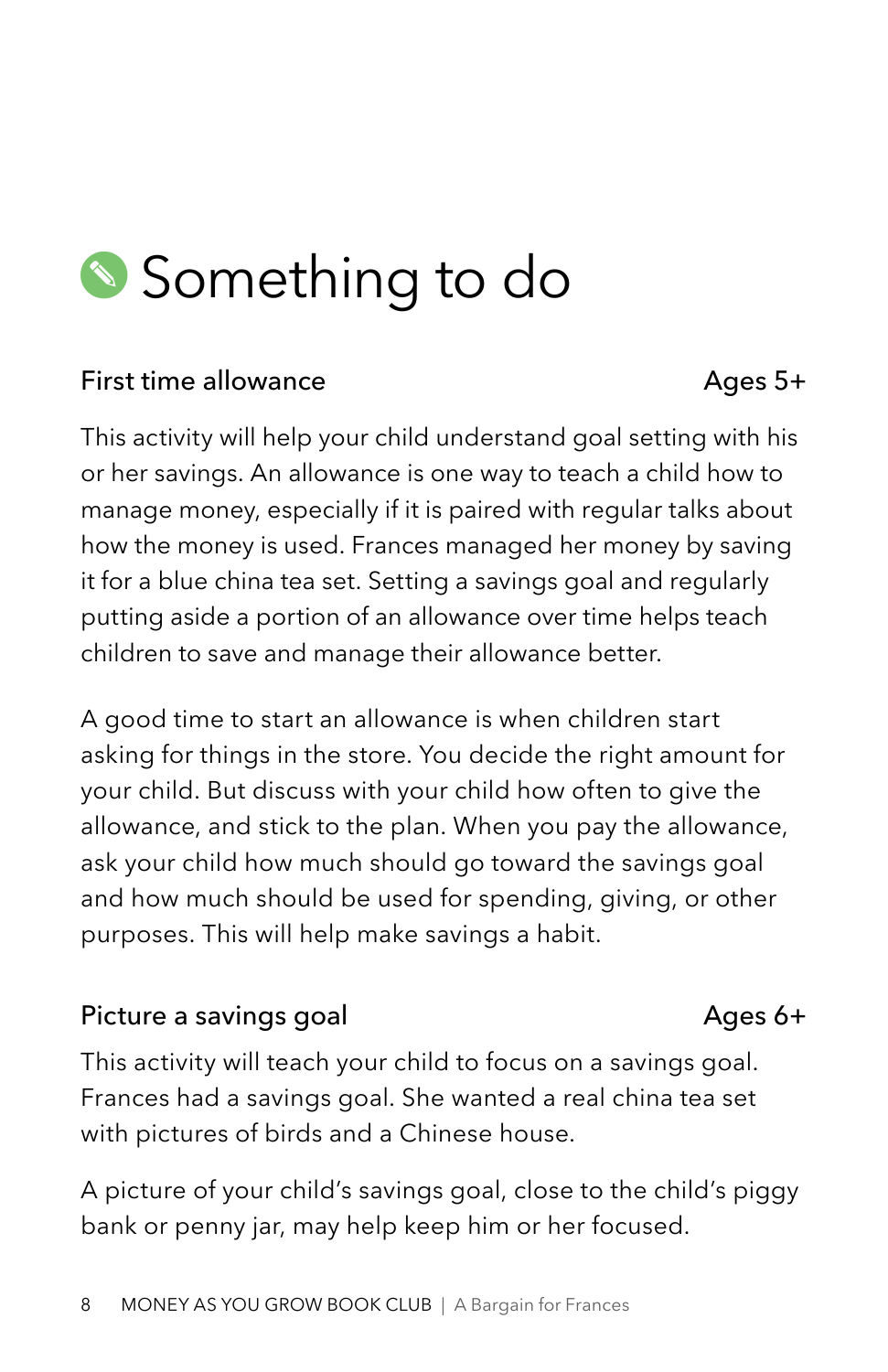Ask the child to cut out the picture or draw the thing he or she wants. Have the child tape the savings goal picture to the bank. This way a child remembers what the savings are for and feels a sense of accomplishment when the goal is reached.

## Test the claims of a TV commercial  $Aq$ es 8 +

This activity will help your child solve problems. Frances was tricked by Thelma's advertising. Even though she had her mind set on a china tea set, Thelma convinced Frances to buy her plastic tea set. When children watch television they are tempted by commercials.

If your child is tempted by a toy, food, or other product advertised on television, find out more about it together. Examine the product together. Have the child answer these questions about it:

- Does it really do what they say on TV?
- Is it as much fun as it looks on TV?
- Is it right for the child's age?
- Is it safe?
- § Will it last?

Many times children will see that the item does not look like what they saw on television. Explain to your child that TV commercials use special words, music, and settings to make us want to buy. We can be disappointed if we buy something advertised without checking it out first.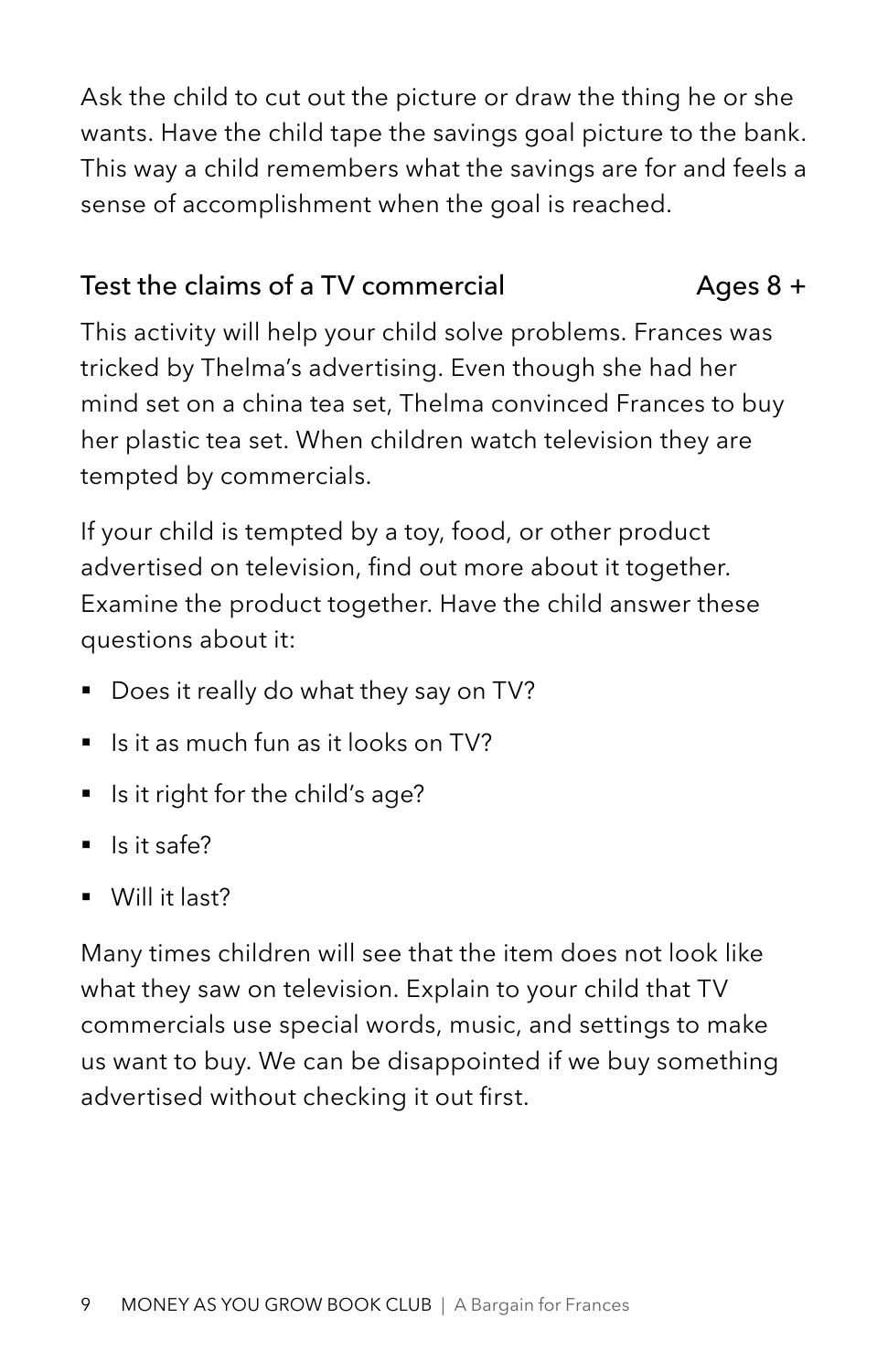# About this guide

The Money as You Grow Book Club is a research-based program designed to help parents, caregivers, and others teach children ages 4 through 10 money skills through reading, activities, and play.

The Money as You Grow Book Club is an updated version of the University of Nevada Extension's Money on the Bookshelf program. The Consumer Financial Protection Bureau (CFPB), The University of Wisconsin-Madison Center for Financial Security, and the University of Wisconsin-Extension Family Living Programs have worked together to expand the program and make it available to libraries, educators, and parents nationally.

The CFPB is an independent federal agency. We write and enforce rules that keep banks and other financial companies operating fairly. We also help educate and empower consumers. For more about tools and resources for parents, visit [consumerfinance.gov/MoneyAsYouGrow](http://consumerfinance.gov/MoneyAsYouGrow).

The Center for Financial Security is a research center that seeks to help the public build financial knowledge and skills, increase access to financial services and increase the financial security of families. The University of Wisconsin-Extension is part of the National Institute of Food and Agriculture's (NIFA) Cooperative Extension System, which brings vital, practical information to agricultural producers, small business owners, consumers, families, and young people.